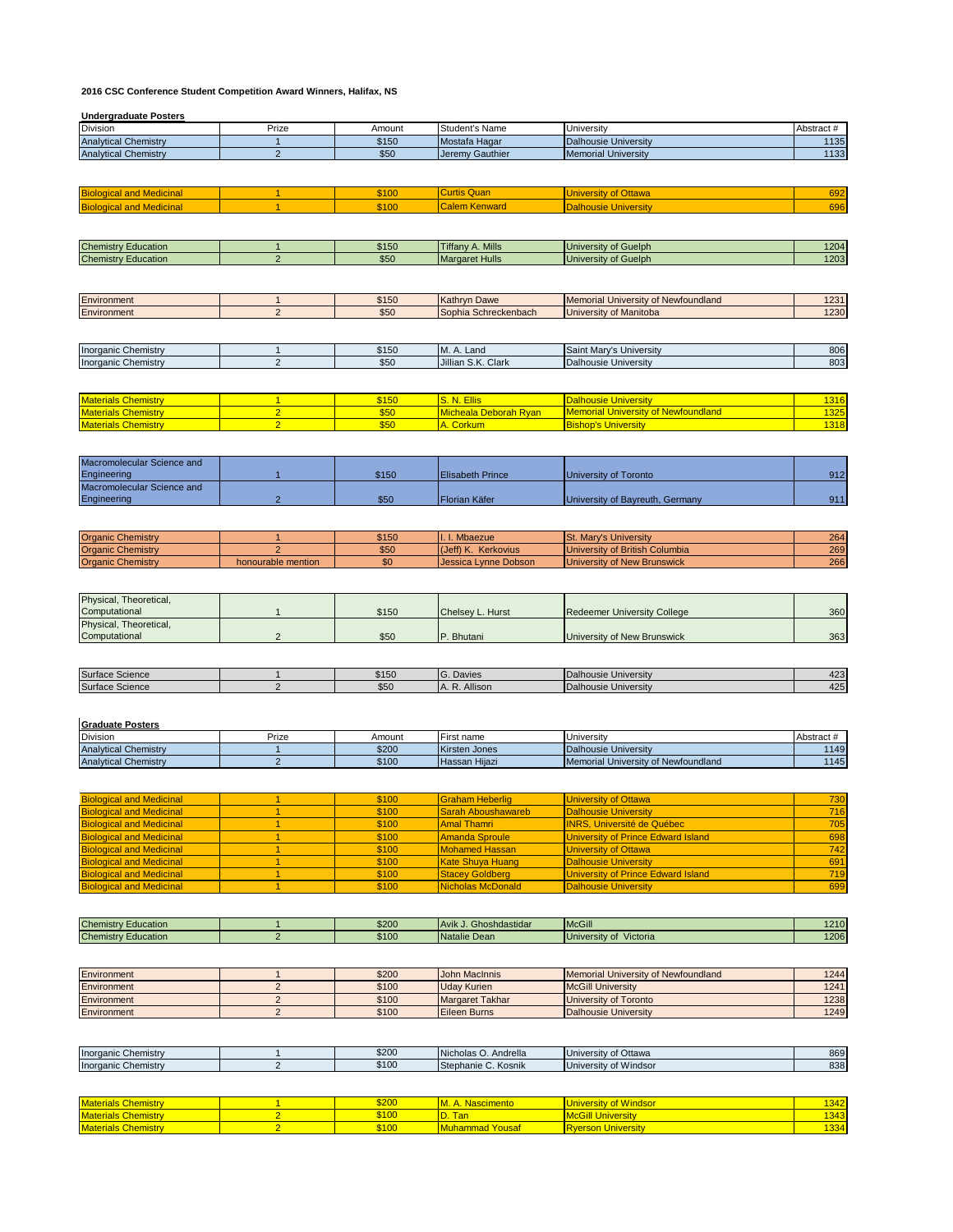| <b>Materials Chemistry</b> |                           | \$50                                                                        | Ramesh<br>Shunmuqasundaram | Dalhousie University                  | 1363 |
|----------------------------|---------------------------|-----------------------------------------------------------------------------|----------------------------|---------------------------------------|------|
| <b>Materials Chemistry</b> | <b>Honourable Mention</b> | One year subscription<br><b>to Journal of Materials</b><br><b>Chemistry</b> | J. H. Pohls                | <b>Dalhousie University</b>           | 1332 |
| <b>Materials</b>           | <b>Honourable Mention</b> | One year subscription<br>to Journal of Materials<br><b>Chemistry</b>        | Helbich                    | <b>Technical University of Munich</b> | 1336 |

| Macromolecular Science and |                    |       |                   |                          |     |
|----------------------------|--------------------|-------|-------------------|--------------------------|-----|
| Engineering                |                    | \$200 | Lacey M. Reid     | Queens University        | 920 |
| Macromolecular Science and |                    |       |                   |                          |     |
| Engineering                |                    | \$100 | Alina Lyuleeva    | <b>McGill University</b> | 916 |
| Macromolecular Science and |                    |       |                   |                          |     |
| Engineering                | honourable mention | \$0   | <b>Tuan Trinh</b> | <b>McGill University</b> | 914 |

| <b>Organic Chemistry</b> |                    | \$200 | Xi Ye Hua            | University of Ottawa        | 292 |
|--------------------------|--------------------|-------|----------------------|-----------------------------|-----|
| <b>Organic Chemistry</b> |                    | \$100 | Nicklas O. Häggman   | <b>IMcGill University</b>   | 306 |
| <b>Organic Chemistry</b> |                    | \$50  | IN.A. Richard        | University of New Brunswick | 301 |
| <b>Organic Chemistry</b> | honourable mention | \$0   | <b>J.</b> Tan        | University of Toronto       | 314 |
| <b>Organic Chemistry</b> | honourable mention | \$0   | <b>Sarah Salloum</b> | University of Windsor       | 307 |

| Physical, Theoretical, |       |                       |                                     |     |
|------------------------|-------|-----------------------|-------------------------------------|-----|
| Computational          | \$200 | <b>Travis Dewolfe</b> | Memorial University of Newfoundland | 391 |
| Physical, Theoretical, |       |                       |                                     |     |
| Computational          | \$100 | Ryan W. Kung          | University of Lethbridge            | 392 |

| Surface<br>\$200<br>Technische Universitat Munchen<br>Anai<br>Science<br>$\mathbf{L}$ | 869 |
|---------------------------------------------------------------------------------------|-----|
|                                                                                       |     |
| Surface<br>\$100<br><b>IJ</b> érémie Asselin<br>uversite Lavai<br>Science<br>$\cup$   | 427 |

## **Graduate and Undergraduate Oral**

| Division                                                                                                       | Prize          | Amount | First name                | University                                | Abstract # |
|----------------------------------------------------------------------------------------------------------------|----------------|--------|---------------------------|-------------------------------------------|------------|
| <b>Biological and</b><br><b>Medicinal-Advances in Nucleic</b><br><b>Acid Chemistry &amp; Technology</b>        |                | \$200  | Kalia L. Fadock           | <b>University of Guelph</b>               | 673        |
| <b>Biological and</b><br><b>Medicinal-Advances in Nucleic</b><br><b>Acid Chemistry &amp; Technology</b>        | $\overline{2}$ | \$100  | Michael D. Dore           | <b>McGill University</b>                  | 672        |
| <b>Biological and</b><br>Medicinal-Enzymes:<br>Mechanism, Fucntion and<br><b>Structure</b>                     | $\overline{1}$ | \$200  | <b>Irina Shlaifer</b>     | <b>Concordia University</b>               | 486        |
| <b>Biological and</b><br>Medicinal-Enzymes:<br>Mechanism, Fucntion and<br><b>Structure</b>                     | $\overline{2}$ | \$100  | <b>John Janetzko</b>      | <b>Harvard University</b>                 | 151        |
| <b>Biological and Medicinal</b><br>-General                                                                    | $\overline{1}$ | \$200  | <b>Tyler Lalonde</b>      | <b>University of Western Ontario</b>      | 37         |
| <b>Biological and Medicinal</b><br>-General                                                                    | $\overline{2}$ | \$100  | Daniel P. Ball            | <b>University of Toronto</b>              | 1660       |
| <b>Biological and</b><br>Medicinal-Medicinal Chemistry:<br><b>A Canadian Tradition</b>                         | $\overline{1}$ | \$200  | <b>Natalia Milosevich</b> | <b>University of Victoria</b>             | 1449       |
| <b>Biological and</b><br>Medicinal-Medicinal Chemistry:<br><b>A Canadian Tradition</b>                         | $\overline{2}$ | \$100  | Patrick J. Moon           | <b>University of Alberta</b>              | 1013       |
| <b>Biological and</b><br><b>Medicinal-Natural Products &amp;</b><br>Carbohydrates                              | $\mathbf{1}$   | \$200  | Alyssa L. Grumwald        | <b>University of Prince Edward Island</b> | 492        |
| <b>Biological and</b><br>Medicinal-Natural Products &<br><b>Carbohydrates</b>                                  | $\overline{2}$ | \$100  | <b>Regine Ayana</b>       | <b>University of Manitoba</b>             | 496        |
| <b>Biological and</b><br>Medicinal-Structure, Dynamics<br>& Implications of Multi-state<br><b>Biomolecules</b> | $\overline{1}$ | \$200  | James A. Davey            | <b>University of Ottawa</b>               | 1653       |
| <b>Biological and</b><br>Medicinal-Structure, Dynamics<br>& Implications of Multi-state<br><b>Biomolecules</b> | $\overline{2}$ | \$100  | Kyungsoo Shin             | <b>Dalhousie University</b>               | 1651       |

| Chemistry Education (Friesen) -  |       |                    |                                |      |
|----------------------------------|-------|--------------------|--------------------------------|------|
| undergrad or grad                | \$250 | V.M. Bass          | University of British Columbia | 1676 |
| Chem istry Education (Friesen) - |       |                    |                                |      |
| undergrad or grad                | \$250 | <b>IS.</b> Hensiek | <b>Purdue University</b>       | 1198 |